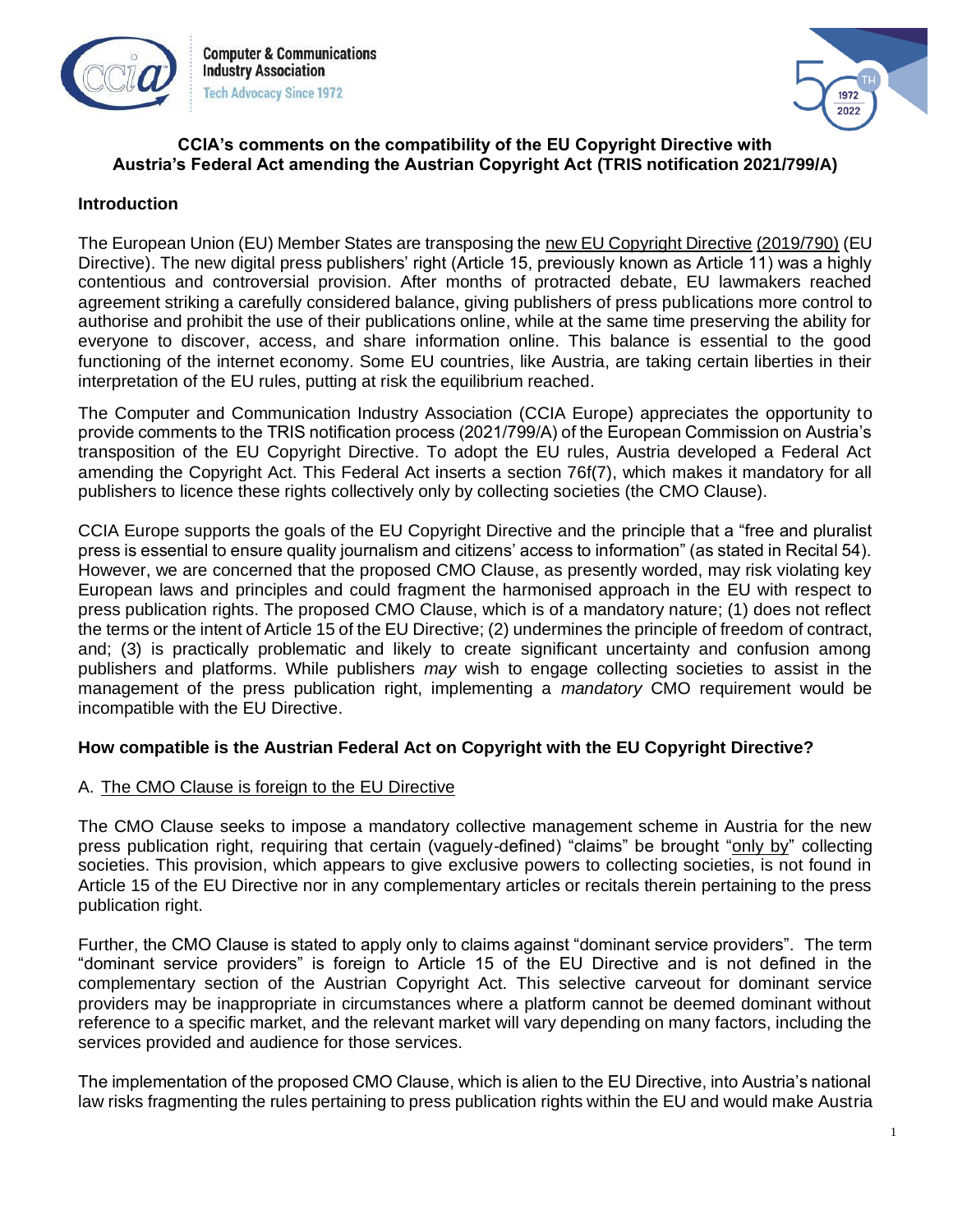



an outlier. Furthermore, such a scheme would undermine the principle of the freedom of contract and is fundamentally incompatible with the intent of Article 15 of the EU Directive, which seeks to preserve publisher control, as further discussed below.

#### B. The European Commission does not support mandatory collective management for press publication rights

The European Commission has confirmed on multiple occasions that a mandatory collective management mechanism is incompatible with Article 15 of the EU Directive. In November 2021, Commissioner Thierry Breton personally underscored the exclusivity of this right on several occasions. Specifically, in answer to a European Parliamentary question, Commissioner Breton [stated](https://www.europarl.europa.eu/doceo/document/E-9-2020-004603-ASW_EN.html) that: "The Commission considers that Member States are not allowed to implement Article 15 of EU Directive (EU) 2019/790 on copyright in the digital single market (the 'DSM Directive') through a mechanism of mandatory collective management. Article 15 grants publishers of press publications the exclusive rights to authorise or prohibit the distribution and the making available of their publications by information society services. Imposing mandatory collective management would deprive publishers of this exclusive right by precluding publishers' choice to authorise or prohibit the use of their publication".

Article 15 is intended to give publishers greater control over their press publications, not less. A mandatory collective licensing would fundamentally limit publisher control/choice and would offset the careful balance between publishers and platforms that is sought by Article 15.

### C. The CMO Clause undermines the freedom of contract

Article 15 of the EU Directive was passed as a result of careful negotiations between Member States with input from publishers, online services (both social media platforms and news aggregators), and user groups. The resulting provisions seek to balance these parties' interests through the creation of a new right for press publishers with the ability for publishers and online services to *freely contract.* Maintaining freedom of contract and allowing press publishers to control the use of their press publications is especially important in the context of the digital age, because, practically, publishers often *choose* to upload their own publications online on digital platforms and rely on the platforms as a means to build engagement with users and increase their audience. Article 15 therefore is designed to ensure flexibility and to take into account the different ways online services operate and allow publishers and online services to determine whether and on what basis they may or may not engage.

We are concerned that the CMO Clause in the Austrian Federal Act may impact the careful balance of Article 15 and undermine the principle of freedom to contract that is embedded within the EU Directive (see Recital 61) and in Austrian law. Publishers must retain their individual right of disposition, and we consider that this has both legal and practical dimensions:

1. *The EU Directive recognises the need for the parties to have freedom to determine any arrangements:* The needs of different publishers, and the way they use online platforms, varies considerably. It is therefore important that publishers and platforms have the contractual freedom to determine appropriate arrangements that are mutually beneficial and reflect the specific needs of those parties. For example, as mentioned, many publishers see the value in using digital platforms (e.g. social media) to disseminate content and build audiences. Publishers and platforms need to have the freedom to take these individual requirements into account. The concept of contractual freedom is recognised within the EU Directive itself. Adopting a mandatory collective management mechanism will severely impact these rights.